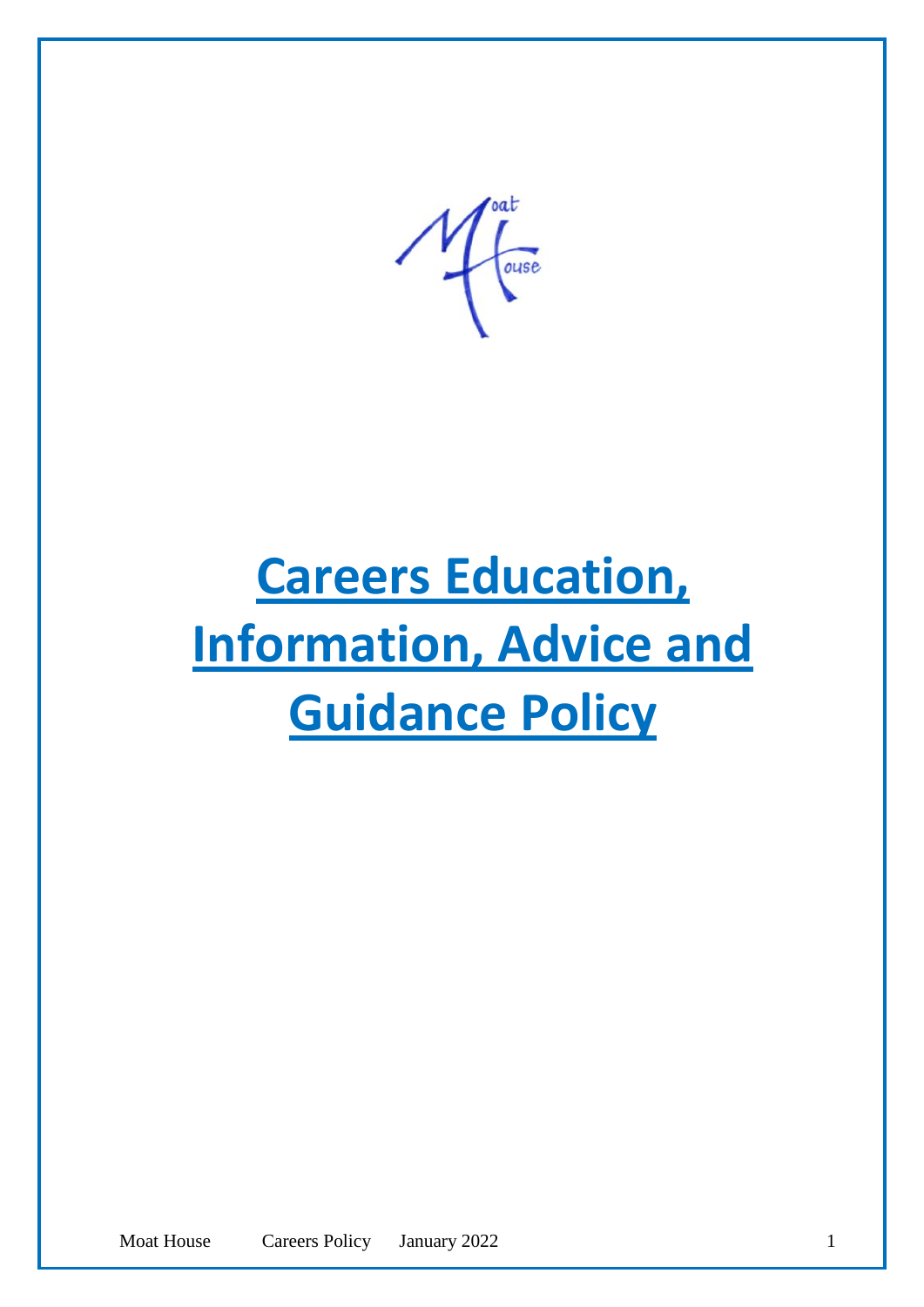Moat House provides education for students who are either pregnant or are young mothers; our students are between the ages of 14-19.

There is an on-site nursery available solely for the babies of mothers who attend Moat House. Some of our students are:

- Dual registered with a mainstream school, completing GCSEs
- Single registered completing a one year GCSE and Functional Skills pathway
- Completing a two year GCSE pathway
- Joining Moat House to be supported during their pregnancy, access the nursery and gain further qualifications to enable them to progress onto Level 2 courses in future
- Re-engaging with education after a period of being NEET

## **Mission Statement and Purpose**

To establish a safe and happy environment in which everyone is encouraged and supported in developing their unique potential.

At Moat House, the vision is for every student to gain the confidence, skills and understanding they will need to equip them for their life when they leave; to succeed not only as a mother but also in future learning and employment.

There is a commitment to ensuring that every student leaves Moat House with an appropriate and achievable progression pathway. In addition, every student will be given advice and support to locate and fund suitable childcare as well as information about financial support that may be available, to enable them to progress onto further education or employment.

This policy sets out the responsibilities of Moat House staff who together with students, their parents and other partners will do their utmost to ensure that each student achieves her maximum potential. Guided by the Gatsby Benchmarks, staff will support and encourage every student to pursue their personal career plan whilst acknowledging the demands of being a young parent and respecting individual choice and capabilities.

## **Aims**

- To support the aspirations of our learners and encourage all pupils to believe that they can have a successful career after having a baby as a teenager
- To develop the skills and resilience needed to sustain future employment and encourage and support all students to participate in continued learning in order to improve their personal and economic wellbeing
- To support both mother and baby to enable a successful transition to the next stage of education and/or employment
- To offer a personalised package of support to every student

## **Moat House will achieve these aims by:**

- Providing a learning environment which is happy, welcoming and safe yet challenging and stimulating for students, staff and babies alike
- Supporting and caring for students, babies and staff so that they are able to enjoy their work and look forward to coming to school
- Developing the knowledge and skills necessary to enable students, with their babies, to lead healthy, fulfilling and independent lives
- Ensuring that students leave Moat House with qualifications and skills which will prepare them for further education, employment or training